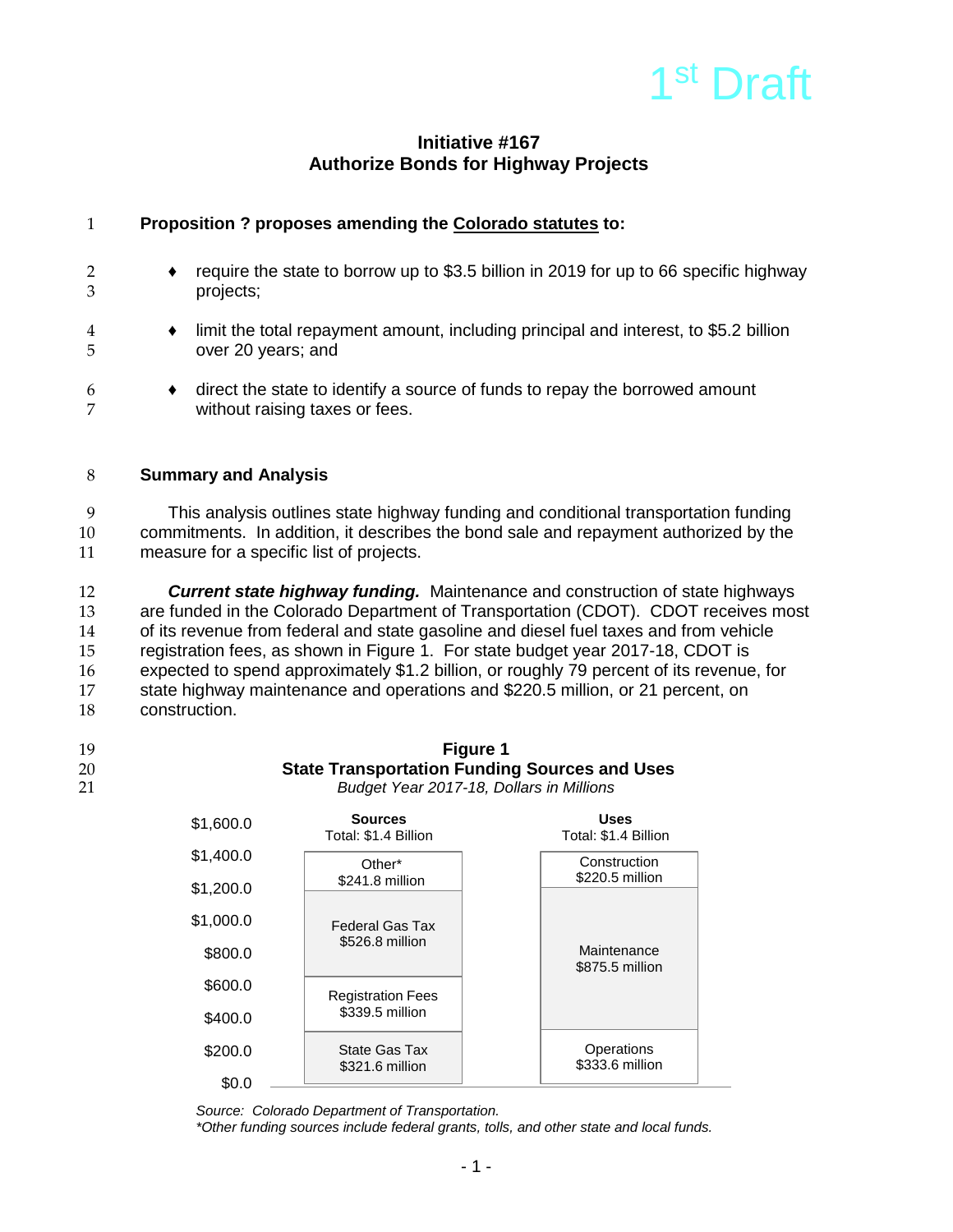

**Bond sale and repayment.** The state may borrow money with voter approval to fund projects, such as road and bridge construction. Proposition ? directs CDOT to 2 fund projects, such as road and bridge construction. Proposition ? directs CDOT to<br>3 borrow up to \$3.5 billion by selling transportation revenue bonds. The total repayme borrow up to \$3.5 billion by selling transportation revenue bonds. The total repayment 4 amount, including interest, is limited to \$5.2 billion. The borrowing must be repaid in<br>5 20 vears, and the state must reserve the right to repay the bonds ahead of schedule 20 years, and the state must reserve the right to repay the bonds ahead of schedule 6 without penalty. Assuming the repayment schedule is for the full \$5.2 billion over 7 20 years, the average annual repayment cost will be \$260 million. Actual repayment 8 amounts will vary depending on the terms of the revenue bonds.

9 In 1999, voters approved the sale of \$1.5 billion worth of bonds for transportation<br>10 projects. The state was required to use the borrowed money to pay for up to projects. The state was required to use the borrowed money to pay for up to 11 24 transportation projects, including the widening of I-25 in Denver. Repayment costs 12 for the 1999 bonds totaled \$2.3 billion. The debt was fully repaid through various state 13 and federal sources in December 2016.

**14** *Transportation funding commitments conditional on the outcome of* **<br>15 <b>***Proposition ?.* In the last two vears, the state legislature passed two laws to **Proposition ?.** In the last two years, the state legislature passed two laws to increase 16 funding for future transportation projects. In 2017, the state committed \$1.5 billion for<br>17 transportation projects through the sale and lease-back of state buildings. In 2018, the 17 transportation projects through the sale and lease-back of state buildings. In 2018, the<br>18 state devoted another \$1.0 billion over a 20-vear period for transportation projects from state devoted another \$1.0 billion over a 20-year period for transportation projects from 19 existing state revenues. If Proposition ? passes, the \$3.5 billion in proposed borrowing 20 will replace these commitments.

*Use of borrowed money.* Borrowed money may only be used for road and bridge<br>22 expansion. construction. maintenance. and repair on the 66 transportation projects expansion, construction, maintenance, and repair on the 66 transportation projects<br>23 identified in the measure. These projects are within regions throughout the state. identified in the measure. These projects are within regions throughout the state. The 24 estimated cost to construct all 66 projects listed in the measure is \$5.6 billion. The 25 funding provided through the measure is not enough to pay for all the projects listed. 26 The final selection and order of construction will be determined by CDOT and the<br>27 Transportation Commission, an 11-member body appointed by the Governor. The Transportation Commission, an 11-member body appointed by the Governor. The 28 locations of the 66 highway projects listed in the measure are shown in Figure 2.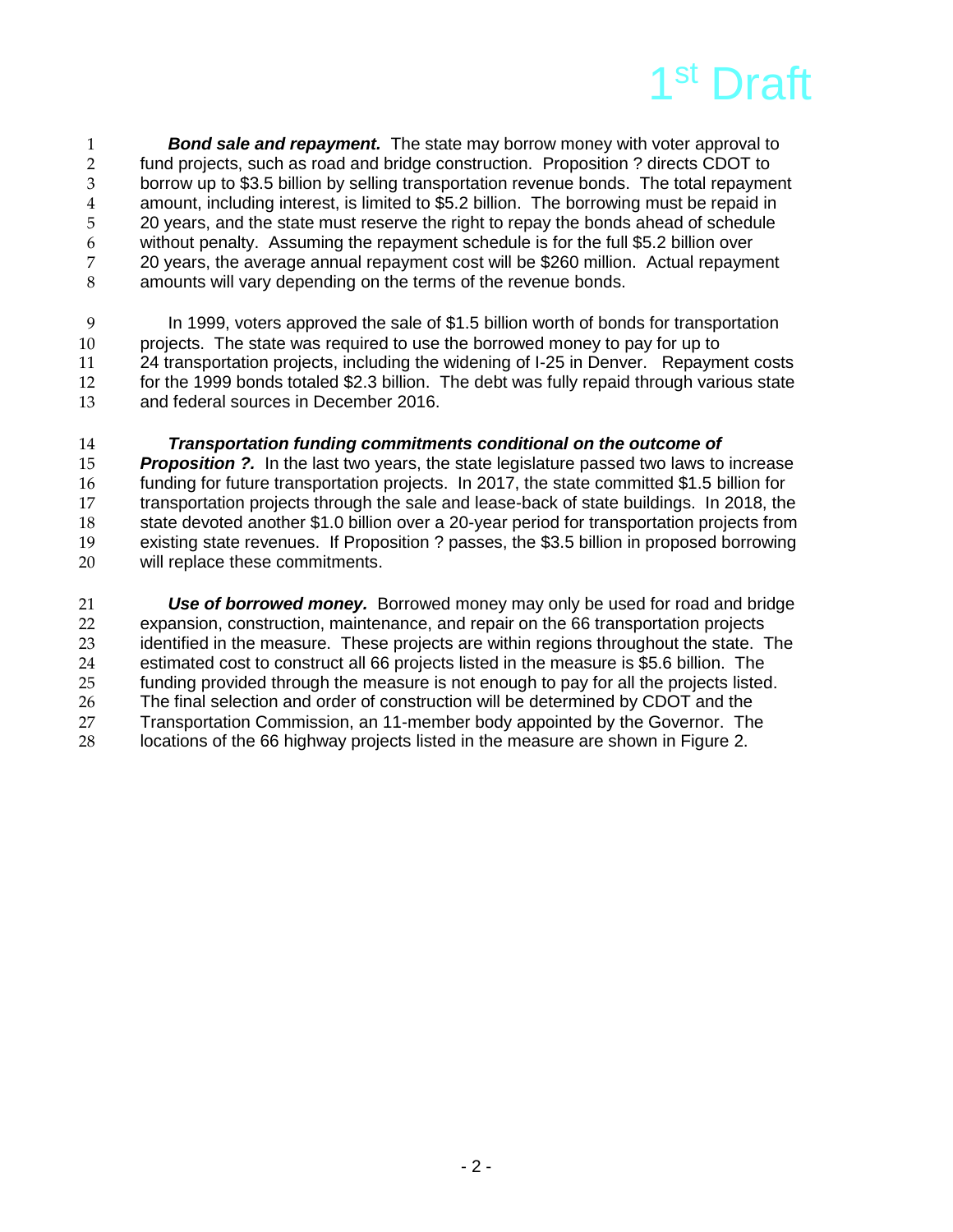

1 **Figure 2**<br>2 **Map of Highway Construction Project** 2 **Map of Highway Construction Projects Identified in the Measure**



*For information on those issue committees that support or oppose the measures on the ballot at the November 6, 2018, election, go to the Colorado Secretary of State's elections center web site hyperlink for ballot and initiative information:*

*<http://www.sos.state.co.us/pubs/elections/Initiatives/InitiativesHome.html>*

## 3 **Arguments For**

4 1. Proposition ? accelerates the construction of essential highway projects without 5 raising taxes. Building and maintaining a highway system are core functions of same approximent. The state has failed to invest sufficient funds to maintain and 6 government. The state has failed to invest sufficient funds to maintain and 7 expand the highway system. The measure corrects this by directing the state to<br>8 prioritize highway projects ahead of other programs. prioritize highway projects ahead of other programs.